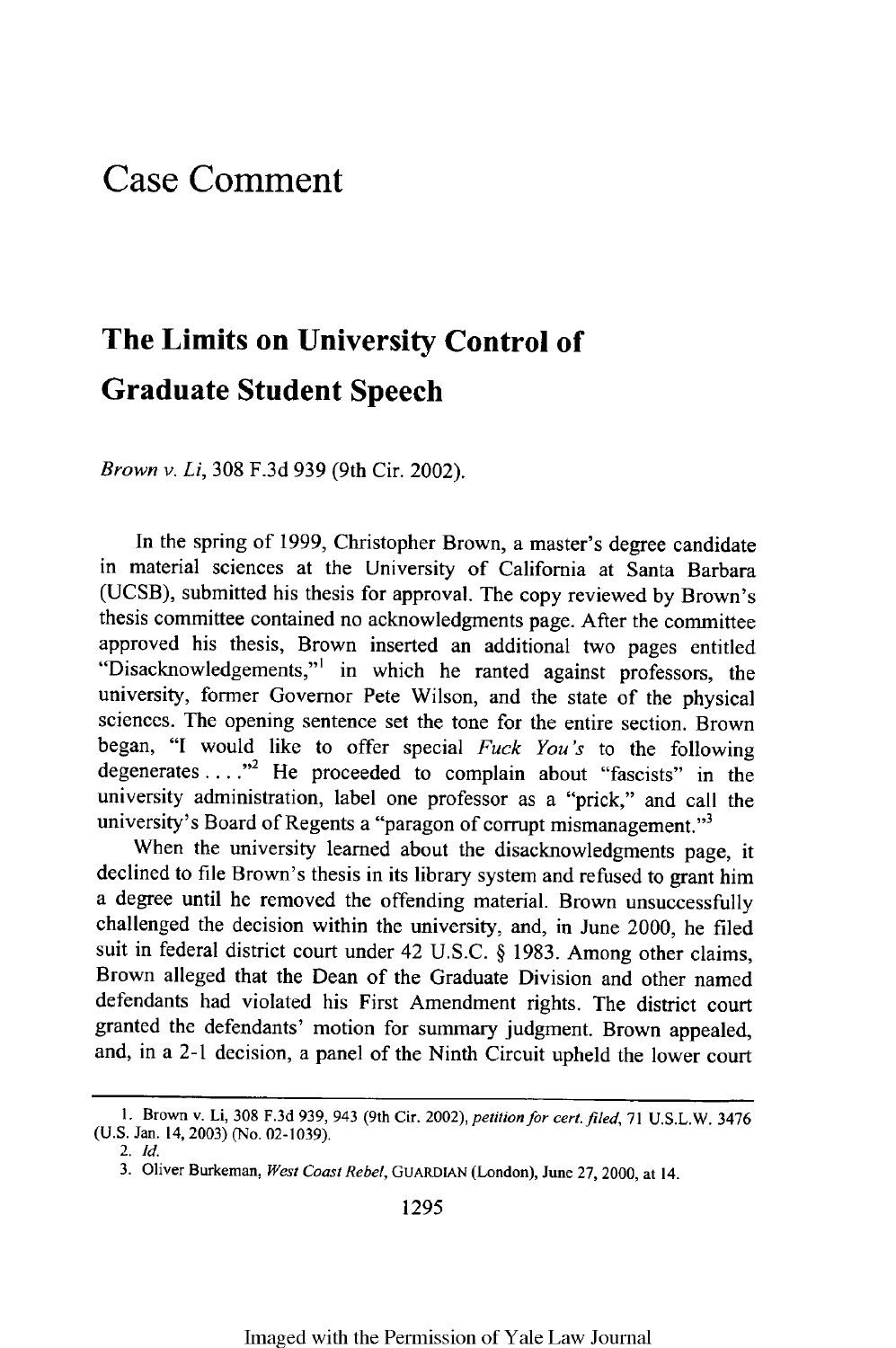decision.4 Judge Susan Graber reasoned as a matter of first impression that the case should be governed by the restrictive First Amendment standard developed by the Supreme Court for high school students in *Hazelwood School District v. Kuhlmeier.*<sup>5</sup> Her opinion represented the first unequivocal application of *Hazelwood* to a postsecondary student<sup>6</sup> and stands in tension with decisions in the Sixth Circuit<sup>7</sup> and First Circuit<sup>8</sup> that specifically declined to apply *Hazelwood* in the context of higher education.<sup>9</sup>

This Comment argues that the Ninth Circuit reached the right result in *Brown v. Li,* but applied the wrong legal standard. The Supreme Court developed the *Hazelwood* test in a case involving a high school newspaper. Its concerns about the "emotional maturity" of high school students and preventing the views of the speaker from being "erroneously attributed to the school" are less persuasive in a university setting.<sup>10</sup> Consequently, *Hazelwood* does not provide an appropriate standard for protecting the First Amendment rights of college and graduate students, who otherwise enjoy the full legal rights of adulthood." This Comment suggests that the Ninth

*7. See* Kincaid v. Gibson, 236 F.3d 342, 346 n.5 (6th Cir. 2001) (en banc) ("Because we find that a forum analysis requires that the yearbook be analyzed as a limited public forum **...** *Hazelwood* has little application to this case.").

*8. See* Student Gov't Ass'n v. Bd. of Trs. of the Univ. of Mass., 868 F.2d 473, 480 n.6 (1st Cir. 1989) (noting in dicta that *"Hazelwood...* is not applicable to college newspapers").

9. The parties disagreed publicly about whether *Brown* created a circuit split. The attorney for the university argued that the Ninth Circuit had successfully distinguished *Kincaid* and *Student Government Ass* "n, thus avoiding a circuit split. *See* David Horrigan, *F- Word in Thesis Earns an F in Court,* NAT'L L.J., Nov. 4, 2002, at A4.

10. *Hazelwood,* 484 U.S. at 271-72.

*11. See* Mark J. Fiore, Comment, *Trampling the "Marketplace of Ideas* **":** *The Case Against Extending* Hazelwood *to College Campuses, 150* U. PA. L. REV. 1915 (2002).

<sup>4.</sup> Judges Susan Graber and Warren Ferguson agreed that Brown's First Amendment claim should be dismissed, but failed to agree on the reason, leaving the panel without a clear majority opinion. Judge Ferguson emphasized Brown's deceptive behavior and the power of the university to punish cheaters. *See Brown,* 308 F.3d at 956 (Ferguson, J., concurring).

<sup>5. 484</sup> U.S. 260 (1988).

<sup>6.</sup> Several courts have considered applying *Hazelwood,* but no final decision has unambiguously embraced *Hazelwood* in a university setting. *See* Vanderhurst v. Colo. Mountain Coll. Dist., 208 F.3d 908, 915 (10th Cir. 2000) (using the *Hazelwood* test at the urging of both parties without deciding whether it represents the proper standard for postsecondary cases); Cummins v. Campbell, 44 F.3d 847, 853 (10th Cir. 1994) (citing *Hazelwood* with a parenthetical note about the uncertainty of its application to a college setting as part of a qualified immunity discussion, and concluding that the law about limiting the on-campus screening of a controversial film was not "clearly established"); Bishop v. Aronov, 926 F.2d 1066, 1074-75 **(11** th Cir. 1991) (adopting the reasoning of *Hazelwood* "even at the university level," but framing a new test for restrictions on the in-class speech of professors that considers "the strong predilection for academic freedom as an adjunct of the free speech rights of the First Amendment"); Ala. Student Party v. Student Gov't Ass'n of the Univ. of Ala., 867 F.2d 1344, 1346-47 **(11** th Cir. 1989) (citing *Hazelwood* with approval but ultimately relying on the district court's general finding of reasonableness rather than on the precise formulation of the *Hazelwood* test); Welker v. Cicerone, 174 F. Supp. 2d 1055, 1065 n.6 (C.D. Cal. 2001) (indicating in dicta that *Hazelwood* governs in university settings, but declining to apply *Hazelwood* to the restrictions at issue in the case); Lueth v. St. Clair County Cmty. Coll., 732 F. Supp. 1410, 1414-15 (E.D. Mich. 1990) (distinguishing *Hazelwood* but failing to question its applicability in future college cases).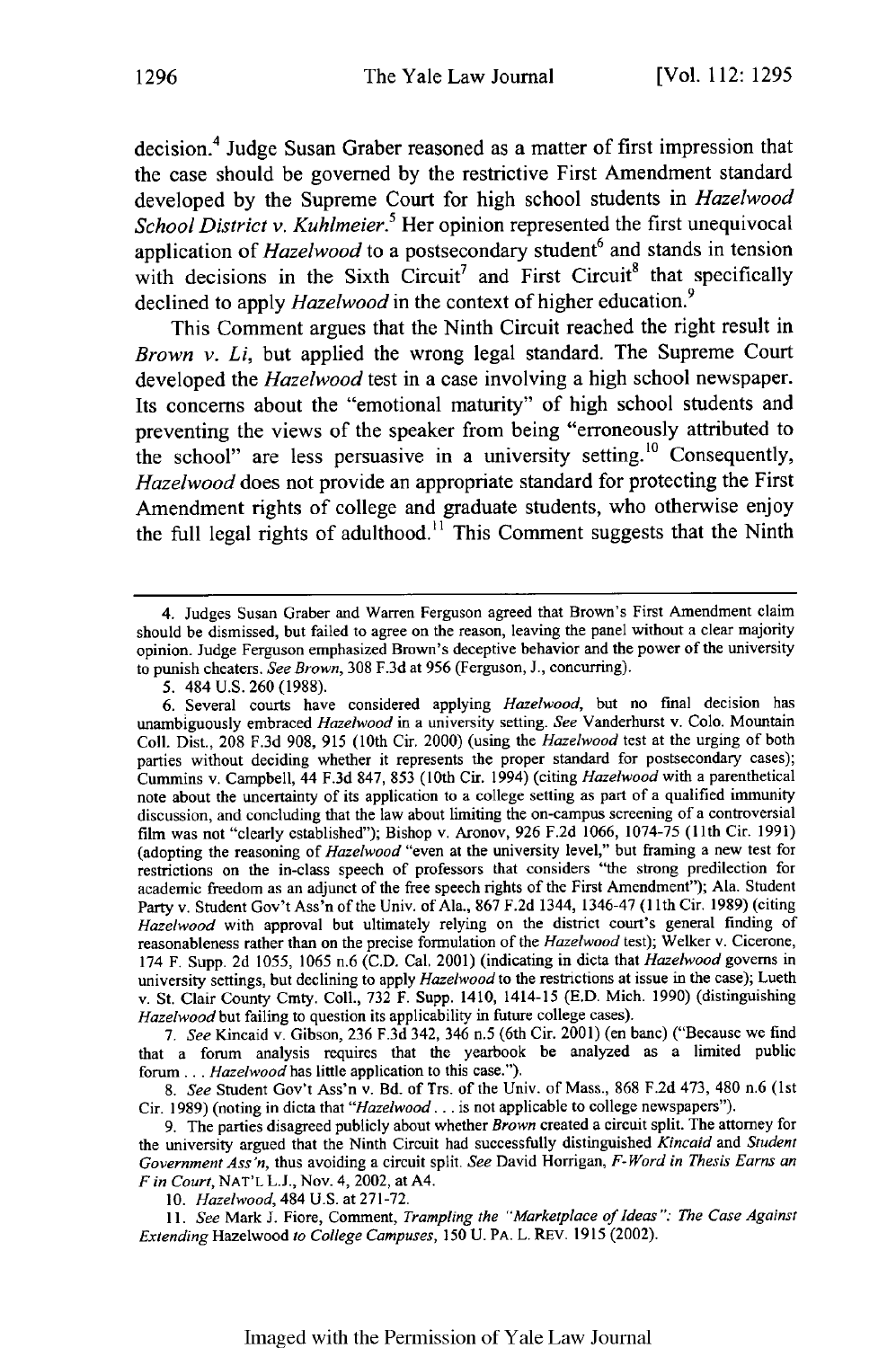Circuit panel should have instead applied the more protective balancing test that governs cases involving the discipline of professors and denial of tenure. Application of that test should not alter the outcome in *Brown,* but it would lay a better foundation for future cases involving the speech of university students.

I

Judge Graber distinguished *Brown* from other cases declining to apply *Hazelwood* in a postsecondary context by emphasizing the difference between *curricular* speech and *extracurricular* speech." In part, such a distinction tracks traditional First Amendment forum analysis. Judge Graber noted that an "acknowledgments section has a well-defined form and purpose in academic writing."<sup>13</sup> She explained that professors retain an interest in teaching their students the proper use of acknowledgments. UCSB communicated this interest to students through its *Guide to Filing Theses and Dissertations,* which assigned students and their thesis committees joint responsibility for ensuring that "everything between the margins" of their theses would "meet the standards for publishing journal articles or monographs" in their relevant academic fields.<sup>14</sup> Judge Graber seized upon this retention of control by the university to conclude that an academic thesis "is not a public forum, limited or otherwise."<sup>15</sup> Judge Graber's forum analysis seems to rest on solid footing. The Supreme Court has held that the "government does not create a public forum by inaction or by permitting limited discourse but only by intentionally opening a nontraditional forum for public discourse."<sup>16</sup> Although the university approved other nontraditional acknowledgments sections,  $17$  its lax enforcement of university policies did not signal a specific intent to change the terms of its guide.

On its own, this forum analysis would justify affording acknowledgments sections only limited First Amendment protection. Yet Judge Graber pushed the distinction between curricular and extracurricular speech too far by applying *Hazelwood* and allowing UCSB to impose any speech restrictions "reasonably related to a legitimate pedagogical

<sup>12.</sup> *Brown,* 308 F.3d at 949-50.

<sup>13.</sup> *Id.* at 952.

<sup>14.</sup> *Id.* at 942 (quoting UCSB, GUIDE TO **FILING THESES AND** DISSERTATIONS (1998)).

*<sup>15.</sup> Id.* at 954.

<sup>16.</sup> Cornelius v. NAACP Legal Def. & Educ. Fund, 473 U.S. 788, 802 (1985).

<sup>17.</sup> For example, the university approved a Ph.D. dissertation dedicated to "the dumb ass who left his cooling water ON for a laser that was OFF for 2 years and subsequently flooded my lab, desk, and my most important files: may your bloated, limb-less bodies wash to shore and be picked clean by seabirds and maggots." *Brown,* 308 F.3d at 967 (Reinhardt, J., dissenting).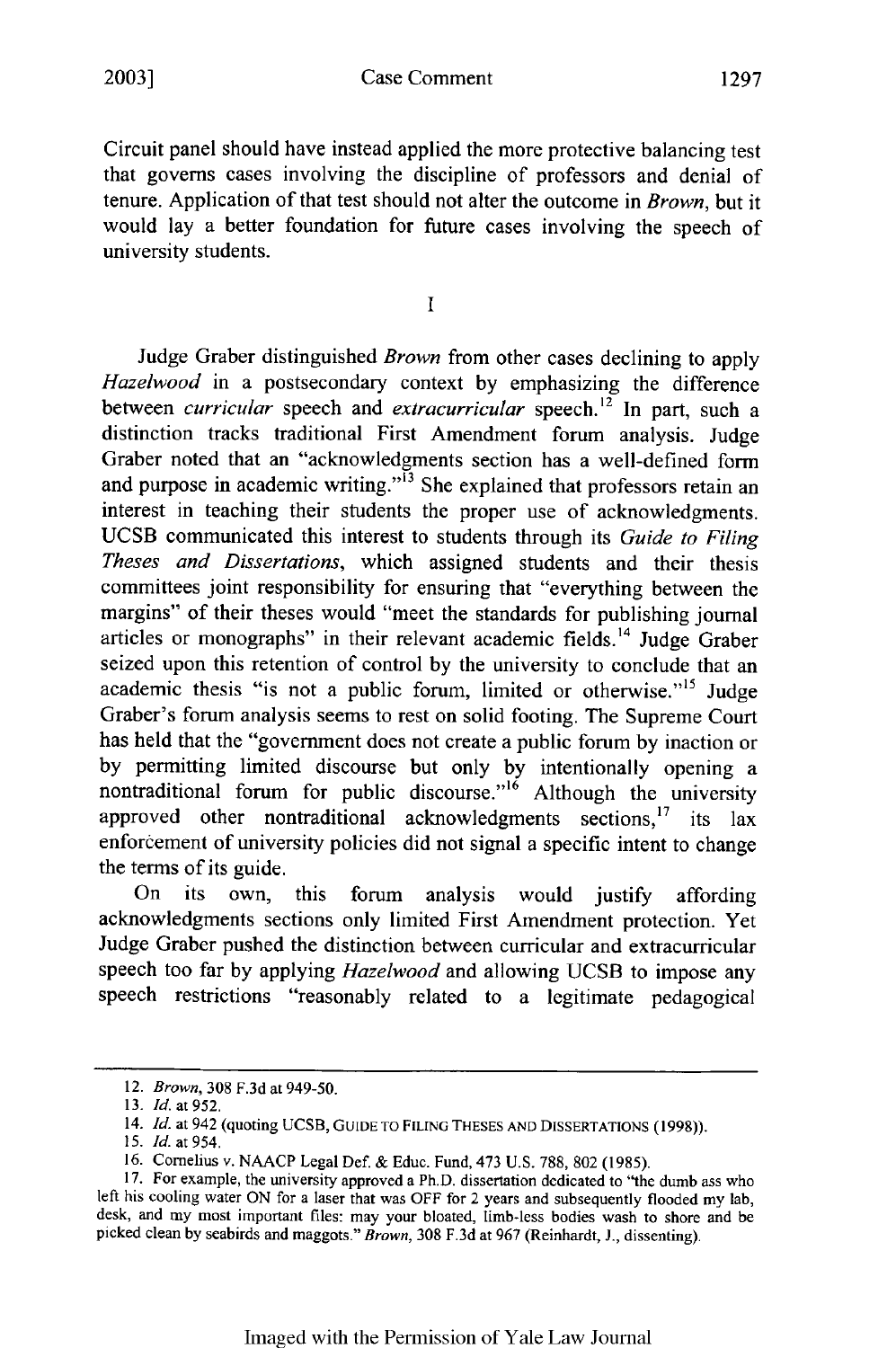purpose." <sup>18</sup>*Hazelwood* involved the removal of articles about teen pregnancy and divorced parents from a high school newspaper. A journalism class produced the paper under the supervision of a faculty member as part of the high school curriculum. Judge Graber considered *Hazelwood* to be the "most analogous" case to *Brown* because UCSB also possessed a "strong interest in setting the content of its curriculum and teaching that content."'19 In drawing this analogy, Judge Graber ignored the crucial factors discussed below that argue against applying *Hazelwood* to postsecondary students.

II

The Supreme Court grounded its opinion in *Hazelwood* on the nonpublic nature of the forum involved.<sup>20</sup> The test ultimately adopted by the Court, however, afforded student speech even less protection than typically provided in a nonpublic forum. Traditional nonpublic forum analysis requires that content restrictions be "reasonable in light of the purpose served by the forum."<sup>21</sup> The *Hazelwood* Court only required such restrictions to be "reasonably related to a legitimate pedagogical purpose." $^{22}$ This reformulation creates a slippage between the nonpublic forum standard requiring any restriction to be reasonable *in itself* and the *Hazelwood* language requiring only a reasonable *relationship* between the restriction and the final goal. More serious problems emerge when one examines the subsequent explanation in the *Hazelwood* opinion of how courts are to determine whether speech restrictions bear a reasonable relationship to the goals of public education. The Supreme Court explained that courts should strike down challenged controls over student speech "only when the decision to censor... has *no* valid educational purpose.<sup> $23$ </sup> This formulation effectively removes the word "reasonably" from the *Hazelwood* standard and permits any regulation of speech *related* to a legitimate pedagogical concern. This is a deferential standard indeed. It is not surprising that numerous commentators have argued that *Hazelwood* provides inadequate First Amendment protection, even for the speech of high school students.<sup>24</sup>

<sup>18.</sup> *Brown,* 308 F.3d at 947.

<sup>19.</sup> *Id.* at 951-52.

<sup>20.</sup> *See* Hazelwood Sch. Dist. v. Kuhlmeier, 484 U.S. 260, 270 (1988).

<sup>21.</sup> Cornelius, 473 U.S. at 806.

<sup>22.</sup> *Hazelwood,* 484 U.S. at 273.

<sup>23.</sup> *Id.* (emphasis added).

<sup>24.</sup> *See, e.g.,* J. Marc Abrams & S. Mark Goodman, *End of an Era? The Decline of Student Press Rights in the Wake of* Hazelwood School District v. Kuhlineier, 1988 DUKE L.J. 706, 732; Nancy J. Meyer, *Assuring Freedom for the College* Student Press *After* Hazelwood, 24 VAL. U. L. REv. 53, 76 (1989); Suzanna Sherry, *Responsible Republicanism: Educating for Citizenship,* 62 U. **CHI.** L. REV. 131, 190 (1995); S. Elizabeth Wilborn, *Teaching the New Three Rs-Repression, Rights, and Respect: A Primer of Student Speech Activities,* 37 B.C. L. REV. 119, 123 (1995).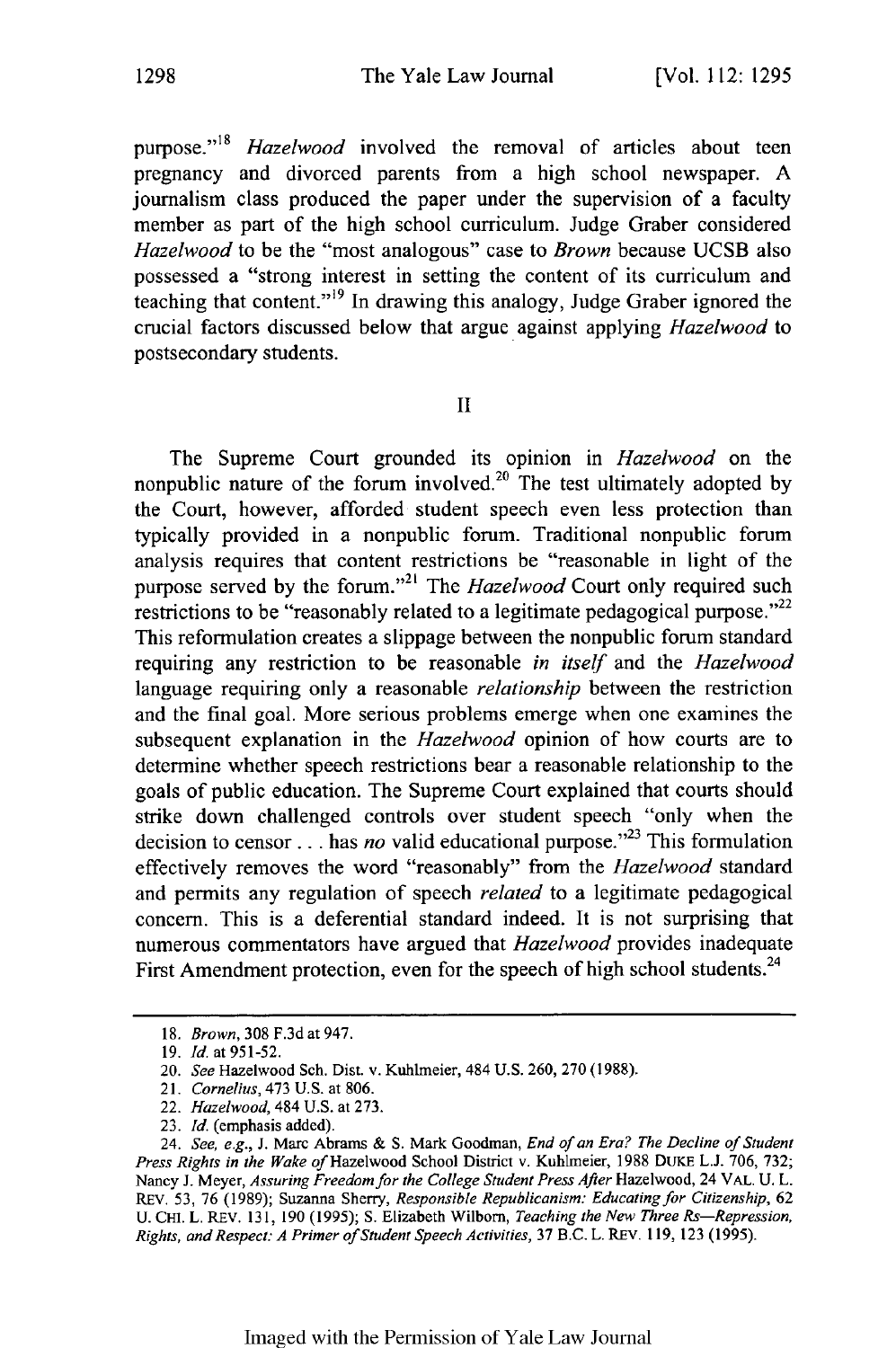The *Hazelwood* Court offered several justifications for providing relaxed First Amendment protection to high school newspapers: (1) the school's pedagogic interest in teaching students journalistic standards, (2) the emotional immaturity of the paper's audience, and (3) the school's interest in preventing the views of individual speakers from being wrongly attributed to it.<sup>25</sup> The pedagogy justification remains relevant in the postsecondary context and will be discussed below. The final two considerations do *not* apply with the same force to university students, however.<sup>26</sup> In fact, the *Hazelwood* decision itself explicitly reserved judgment on whether the standard it articulated should apply in higher education cases.<sup>27</sup>

First, the maturity concerns of *Hazelwood* prove inapposite in a university setting. University students are "less impressionable than younger students."<sup>28</sup> They exercise a panoply of rights not granted to most high school students, including the rights to vote, serve on juries, purchase firearms, and serve in the military. Nearly all college students can also drive, smoke, purchase pornography, sign legally binding contracts, marry without parental permission, and be tried as adults in the criminal justice system. Although not perfectly correlated with emotional maturity, age functions throughout the law as a bright-line rule. Indeed, the Supreme Court has held that college students are presumptively entitled to the same First Amendment protections as other adults.<sup>29</sup> Applying *Hazelwood* to these students would mark an erosion of their adult rights.

Second, in a university setting, there is less reason to fear misattribution. University students are more independent than elementary and secondary students in setting their own research agendas and expressing their ideas in writing. A third party who might easily assume that a middle school teacher heavily influenced the positions advocated in a student paper is less likely to make the same assumption when reading a college essay. The distinction proves even clearer in a case like *Brown* that involves the acknowledgments section of a graduate paper, since custom dictates that authors control their own acknowledgments. The target

*<sup>25.</sup> Hazelwood,* 484 U.S. at 271.

**<sup>26.</sup>** For an extensive discussion of the differences between high school and college that render *Hazelwood* inappropriate in the college context, see Fiore, *supra* note 11, at 1955-58. *See also* Gail Sorenson & Andrew S. LaManque, *The Application of* Hazelwood v. Kuhlmeier *in College Litigation,* 22 J.C. & U.L. 971, 986 (1996).

*<sup>27,</sup> Hazelwood,* 484 U.S. at 273 n.7 ("We need not now decide whether the same degree of deference is appropriate with respect to school-sponsored expressive activities at the college and university level.").

<sup>28.</sup> Widmar v. Vincent, 454 U.S. 263, 274 n. 14 (1981).

<sup>29.</sup> *See* Healy v. James, 408 U.S. 169, 180 (1972) ("[T]he precedents of this Court leave no room for the view that, because of the acknowledged need for order, First Amendment protections should apply with less force on college campuses than in the community at large.").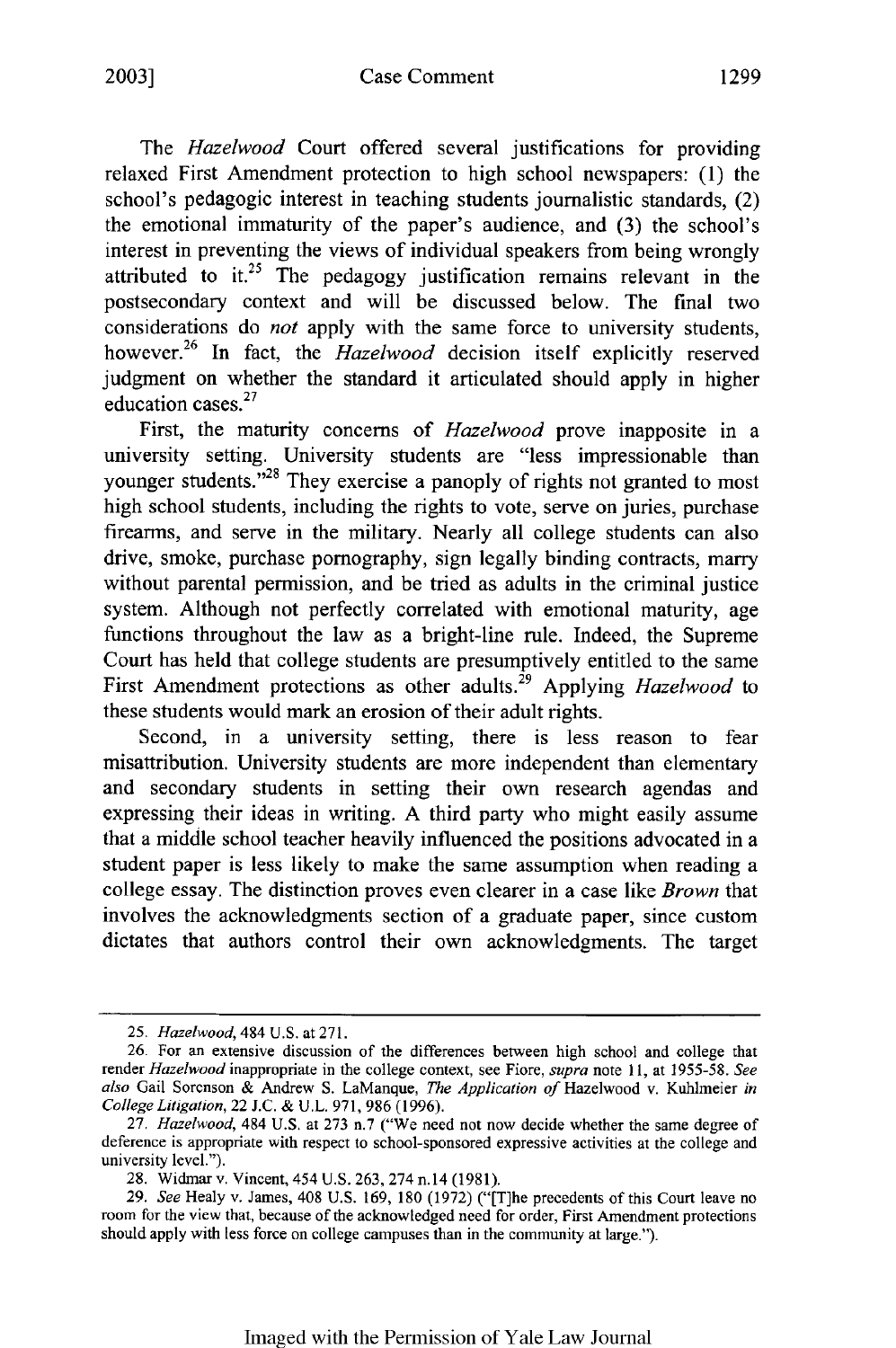audience for a master's thesis like Brown's on calcium carbonate crystal formation is likely to be quite sophisticated and aware of this custom.

## III

The inapplicability of the maturity and misattribution justifications for the *Hazelwood* test in a postsecondary setting leaves open the question of how the remaining justification—the pedagogical interest of the university-should be weighed against a student's interest in free expression. This Comment proposes an approach that draws upon the wellestablished body of law governing professors who claim that they have been improperly disciplined or denied tenure as punishment for exercising their First Amendment rights.<sup>30</sup> Such cases follow the general test for retaliation against all public employees established in *Pickering v. Board of Education.31* The Supreme Court held in *Pickering* that courts should balance "the interests of the [employee], as a citizen, in commenting upon matters of public concern and the interest of the State, as an employer, in promoting the efficiency of the public services it performs through its employees."<sup>32</sup> Adapted to the student context of the *Brown* case, a court applying the *Pickering* test would balance the university's interest as an educator against Brown's interest in commenting upon the failings of the university. This balancing would better ensure that universities do not engage in improper viewpoint discrimination under the guise of applying neutral academic standards.33 In contrast to the *Hazelwood* test, under which a university can simply demonstrate a relationship between its action and an educational goal, the *Pickering* test would require the university to

<sup>30.</sup> *See, e.g.,* Hardy v. Jefferson Cmty. Coll., 260 F.3d 671, 678-82 (6th Cir. 2001); Lighton v. Univ. of Utah, 209 F.3d 1213, 1224-25 (10th Cir. 2000); Williams v. Ala. State Univ., 102 F.3d 1179, 1182-84 (1 1th Cir. 1997); Keen v. Penson, 970 F.2d 252, 257-59 (7th Cir. 1992).

<sup>31. 391</sup> U.S. 563 (1968).

<sup>32.</sup> *Id.* at 568; *see also* Connick v. Myers, 461 U.S. 138, 154 (1983) (concluding that courts only need to perform the *Pickering* balancing procedure if the speaker has commented upon a matter of "public concern").

<sup>33.</sup> Commentators and courts have occasionally objected to the use of balancing tests to determine the scope of First Amendment violations on the grounds that such tests provide insufficient guidance to parties and therefore unnecessarily chill speech. *See* Scallet v. Rosenblum, 911 F. Supp. 999, 1011 (W.D. Va. 1996) ("The court notes that it has reservations about extending the *Pickering* analysis to the in-class speech of university professors and graduate school instructors since the test does not explicitly account for the robust tradition of academic freedom in those quarters."); 1 RODNEY A. SMOLLA, SMOLLA AND NIMMER ON FREEDOM OF SPEECH § 2:59 (4th ed. 2000); Lawrence Rosenthal, *Permissible Content Discrimination Under the First Amendment: The Strange Case of the Public Employee,* 25 HASTINGS CONST. L.Q. 529, 583 (1998) ("Regulation of public employees' speech is governed by imprecise public concern and balancing tests that... impermissibly chill the exercise of First Amendment rights."). However, it is hard to imagine the proposed test chilling speech any more than the *Hazelwood* standard, which requires plaintiffs to prove that objectionable restrictions on speech serve no valid educational purpose.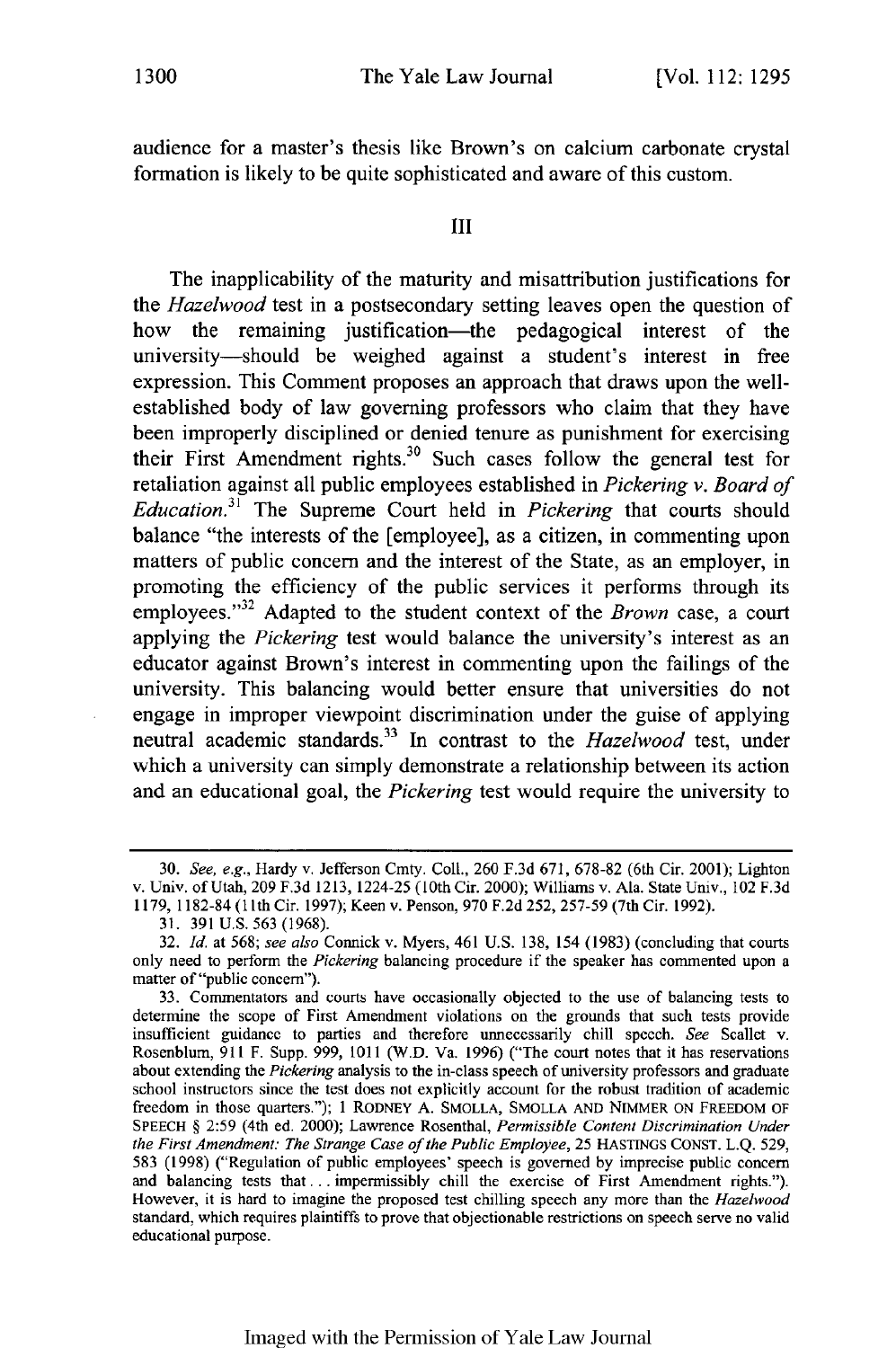elaborate further on the nature and importance of its pedagogic goal and to establish a sufficient nexus between the means chosen and the goal pursued to outweigh the student's interest in free expression.

The analogy between university students and their professors is not perfect, but it provides better guidance than Judge Graber's application of *Hazelwood.* Like the employer-employee relationship, student-professor interactions at the university level are voluntary and involve adults. In contrast, elementary and secondary students study in the context of a custodial relationship based on mandatory attendance laws and the application of in loco parentis principles. University students, particularly graduate students, also more closely resemble their professors as they, too, exercise rights commonly bundled together under the heading of "academic freedom."<sup>34</sup> Postsecondary students enjoy a great deal of leeway in choosing their courses and in pursuing research topics. Indeed, UCSB's insistence that Brown abide by norms of professionalism when writing his acknowledgments section implies that the university itself recognized the similarities between his status and that of a professor.

*Pickering* represents a compromise between the free expression of those standing in a special relationship with the state and the desire of the state to control their speech. One of the primary virtues of the test is its flexibility. *Pickering* can easily accommodate notions of academic freedom by placing them on the side of the scales favoring free expression. *Hazelwood,* on the other hand, provides little opportunity to consider the nature of academic freedom because it focuses only on the interests of the state. $35$ 

## IV

A switch from the *Hazelwood* test to the *Pickering* test would not have changed the outcome in *Brown.* Professors have a strong interest in guiding student use of acknowledgments sections because such sections are

<sup>34.</sup> Academic freedom proves problematic as a legal concept because of disagreement about whether the right attaches to individuals or institutions. *See* J. Peter Byrne, *Academic Freedom: A "Special Concern of the First Amendment,"* 99 YALE L.J. 251, 257 (1989). This Comment uses the term in its more conventional sense denoting the well-recognized need to protect intellectual inquiry from state interference.

<sup>35.</sup> In his dissenting opinion in *Brown,* Judge Reinhardt suggested adopting an intermediate form of scrutiny requiring the university to demonstrate a *substantial* relationship between its restrictions and a legitimate pedagogical concern. *Brown,* 308 F.3d at 964 (Reinhardt, J., dissenting). The problem with Judge Reinhardt's intermediate scrutiny suggestion is that it remains wedded to the unbalanced framework of *Hazelwood* by continuing to focus only on the state's interest without asking whether the speech itself merits additional protection because it occurs in a university setting. It therefore fails to weigh the unique status of higher education as a "marketplace of ideas" in the same manner as a *Pickering-style* balancing test. *See* Keyishian v. Bd. of Regents of the Univ. of the State of N.Y., 385 U.S. 589, 603 (1967) (characterizing classrooms as a "marketplace of ideas").